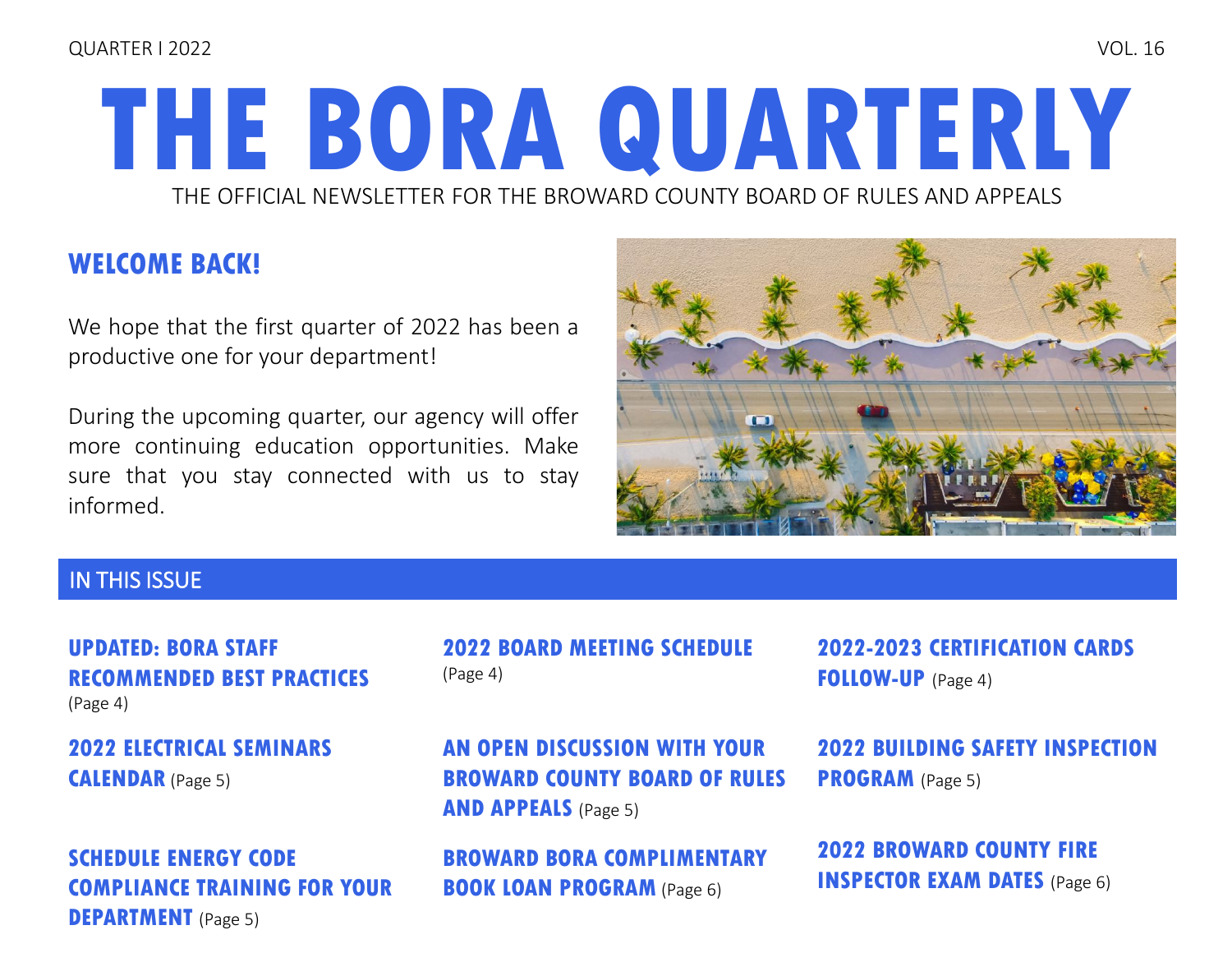### **STAY INFORMED!**

The BORA Quarterly was introduced in June 2018 as a way for our agency to keep members of the public informed about what our agency is doing to contribute to positive and effective change throughout Broward County.

[Subscribe](mailto:rulesboard@broward.org) to The BORA Quarterly and stay informed!

#### **CONNECT WITH US ONLINE!**



@BrowardBORA

Broward County Board  $\mathbf{f}$ of Rules and Appeals

### **BORA AGENDAS ARE AVAILABLE ONLINE!**

Both the Board Meeting [Agendas](https://www.broward.org/CodeAppeals/Pages/BoardMeetingAgendas.aspx) and **[Committee](https://www.broward.org/CodeAppeals/Pages/CommitteeMeetingAgendas.aspx) Meeting Agendas** are available on the Broward County Board of Rules and Appeals website.

### QUARTER I 2022 PAGE 2 **BROWARD COUNTY BOARD OF RULES AND APPEALS**

1 N. University Drive, Suite 3500B, Plantation, FL 33324 Phone: 954-765-4500 Fax: 954-765-4504

#### **Administrative Director**

James DiPietro …………………………………………………………… x9892

#### **ADMINISTRATIVE STAFF**

| <b>Administrative Specialist</b> |  |
|----------------------------------|--|
| Administrative Specialist        |  |
| <b>Administrative Specialist</b> |  |
| <b>Administrative Specialist</b> |  |

#### **CODE COMPLIANCE OFFICERS**

| <b>Chief Electrical Code Compliance Officer</b> |  |
|-------------------------------------------------|--|
| <b>Chief Energy Code Compliance Officer</b>     |  |
| <b>Chief Fire Code Compliance Officer</b>       |  |
| <b>Chief Mechanical Code Compliance Officer</b> |  |
| Chief Plumbing Code Compliance Officer          |  |
| <b>Chief Structural Code Compliance Officer</b> |  |
| <b>Chief Structural Code Compliance Officer</b> |  |

**[BROWARD BORA STAFF DIRECTORY](https://www.broward.org/CodeAppeals/Pages/staffContacts.aspx)**

### **INTERESTED IN EARNING MORE CONTACT HOURS?**

- 28 hours of training are required during the 2-year building certification cycle.
- 60 hours of training are required during the 4-year fire certification cycle.
- By attending Broward BORA's board meetings and/or committee meetings, 1 hour of the required credit will be earned.
- By attending professional association meetings approved by the BORA Staff (i.e. FGAMI, IAEI, COEA), ½ hour of the required credit will be earned for each meeting attended.

A maximum of 14 total contact hours through board and/or committee meetings can be earned per certification cycle.

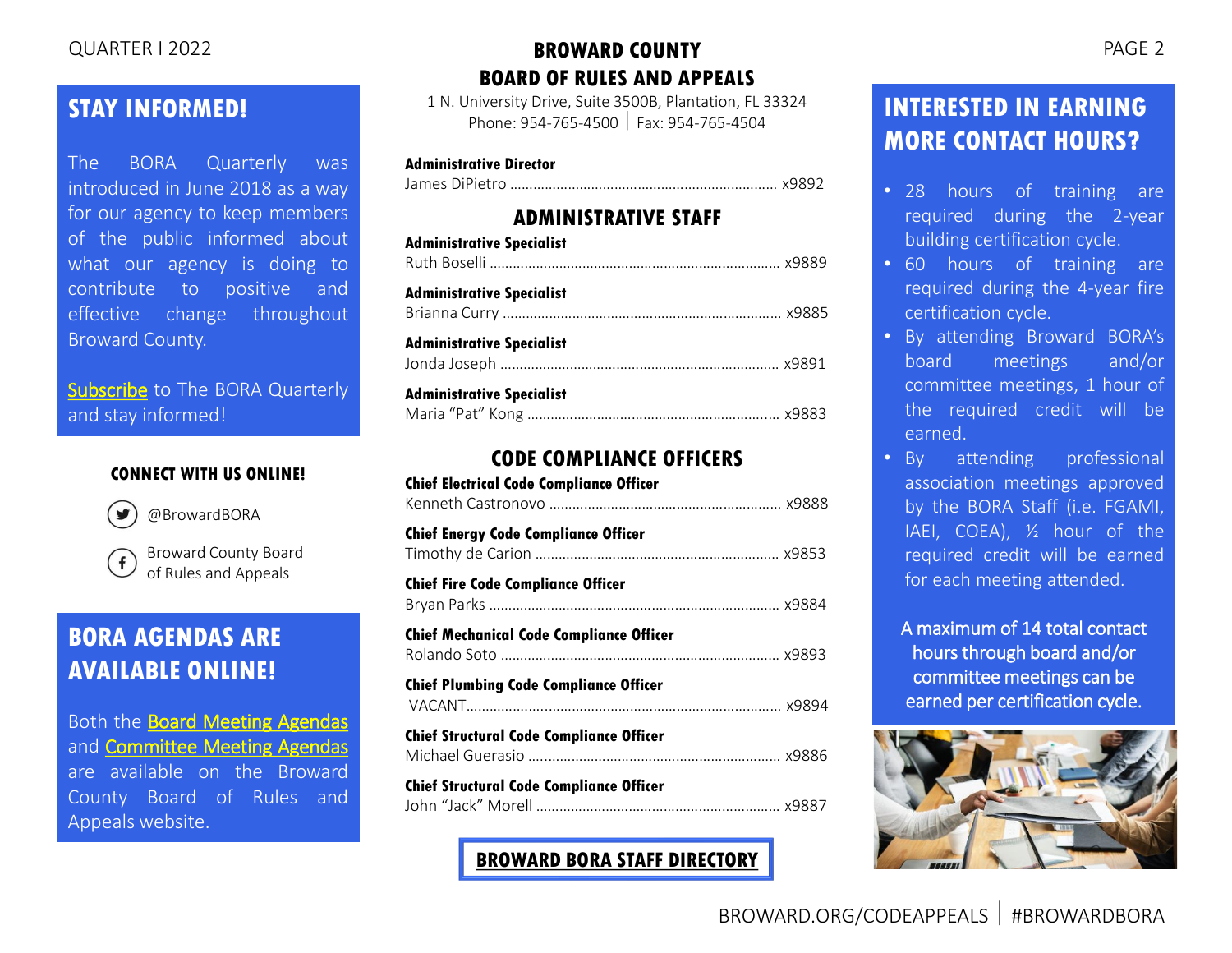### **UPCOMING EVENTS**

**MARCH 10, 2022** Broward County Board of Rules and Appeals Board Meeting 7:00 PM Meeting Information → [Board Meeting Agenda](https://www.broward.org/CodeAppeals/Pages/BoardMeetingAgendas.aspx)

**MARCH 30 – APRIL 1, 2022** ASFM Certified Floodplain Manager Program

*This course is currently full, please contact our office for future offerings.*





Exam Application → [Fire Inspector Exam](https://www.broward.org/CodeAppeals/Documents/2022%20Fire%20Inspector%20Exam%20Application%20-%20FILLABLE.pdf)

An Open Discussion with your Broward County

**MARCH 11, 2022** Fire Inspector Exam

**APRIL 20, 2022**

Board of Rules and Appeals

Meeting Information → TBA

9:00 AM

2:00 PM

## **BUILDING CODE JOB ANNOUNCEMENTS**

Visit **broward.org/CodeAppeals** for the full list of county and municipal job postings.

#### **BROWARD COUNTY**

• Building Code Inspector Trainee – Structural

#### **CORAL SPRINGS**

- Plumbing Inspector I
- Plumbing Inspector II

#### **OAKLAND PARK**

• Assistant Building Official/Chief Inspector

#### **PLANTATION**

- Inspector I Structural
- Inspector/Building Plans Examiner

If your municipality would like our agency to post a job announcement on our website, please send an email to [rulesboard@broward.org](mailto:rulesboard@broward.org).

### **MARCH 16, 2022**

NEC Articles 215-230. FL 0007396, ICC 2941. .2-hr 1:00 PM Course Information → [Electrical Seminars](https://www.broward.org/CodeAppeals/Documents/2022%20CALENDAR%20OF%20ELECTRICAL%20SEMINARS.pdf)

#### **APRIL 20, 2022**

NEC Articles 625 EV Charging, FL 0801619 .1-hr ICC 3114, 1-hr NEC Alternative Energy Sources. FL 0801626. 1-hr. ICC 6747. .1-hr 1:00 PM Course Information → [Electrical Seminars](https://www.broward.org/CodeAppeals/Documents/2022%20CALENDAR%20OF%20ELECTRICAL%20SEMINARS.pdf)

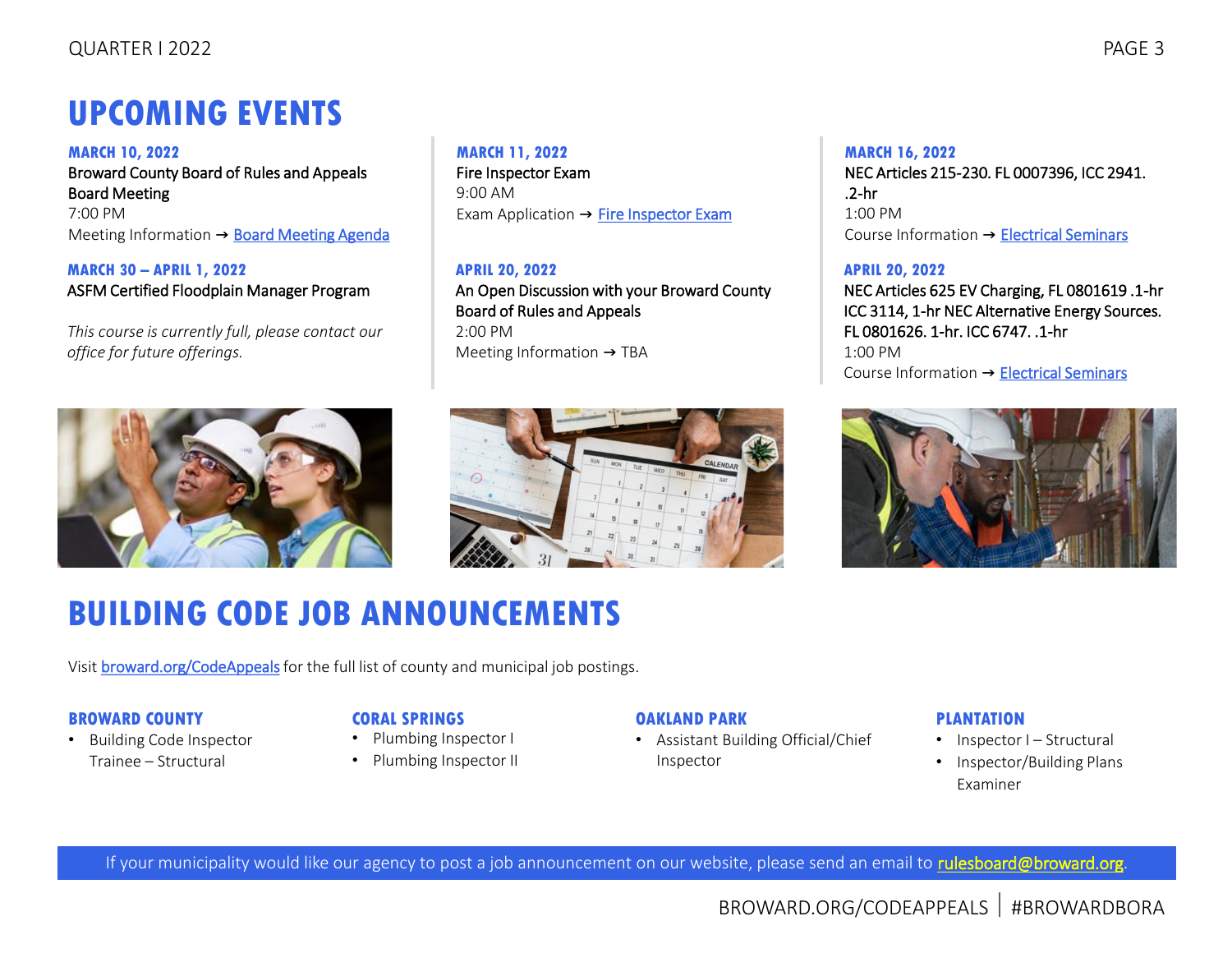#### <span id="page-3-0"></span>QUARTER I 2022 PAGE 4

### **UPDATED: BORA STAFF RECOMMENDED BEST PRACTICES**

The Broward County Board of Rules and Appeal's staff recommendations are updated. The new recommendations for the building and fire disciplines can be found on the Broward BORA **[website](https://www.broward.org/CodeAppeals/Pages/Recommended%20Best%20Practices.aspx)**. For questions about the recommendations, please send an email to **[rulesboard@broward.org](mailto:rulesboard@broward.org)** or to a Broward BORA Chief Code Compliance Officer (**[CCCO](https://www.broward.org/CodeAppeals/Pages/staffContacts.aspx)**).

*Please note, that the recommended practices are staff opinions and do not represent formal votes of the Broward County Board of Rules and Appeals.*





### **2022 BOARD MEETING SCHEDULE**

The Board of Rules and Appeals **2022 Board Meeting [Schedule](https://www.broward.org/CodeAppeals/Pages/calendar.aspx)** has been published. The calendar includes voluntary cut-off dates and mandatory emergency appeals deadlines.

The voluntary cut-off date deadline is noon for all building code and fire code appeals and mandatory deadline for all other agenda items including certifications. The mandatory emergency appeals deadline is noon for all building code and fire code appeals.

To receive Board Meeting Agenda notifications, please send a **[request](mailto:rboselli@broward.org)**.

### **2022-2023 CERTIFICATION CARDS FOLLOW-UP**

The Broward BORA office issued new certification cards for the 2022-2023 certification cycle. Please verify that your department received all the cards that your staff requires. If you are missing cards, please contact Jonda Joseph (**[jondajoseph@broward.org](mailto:jondajoseph@broward.org)**) or a Broward BORA **Chief Code [Compliance](https://www.broward.org/CodeAppeals/Pages/staffContacts.aspx) Officer**.

For more information about the Broward County Board of Rules and Appeals certification process, visit the **Inspector Qualification [Requirements](https://www.broward.org/CodeAppeals/Pages/inspectorQualification.aspx)** page on the Broward BORA website.

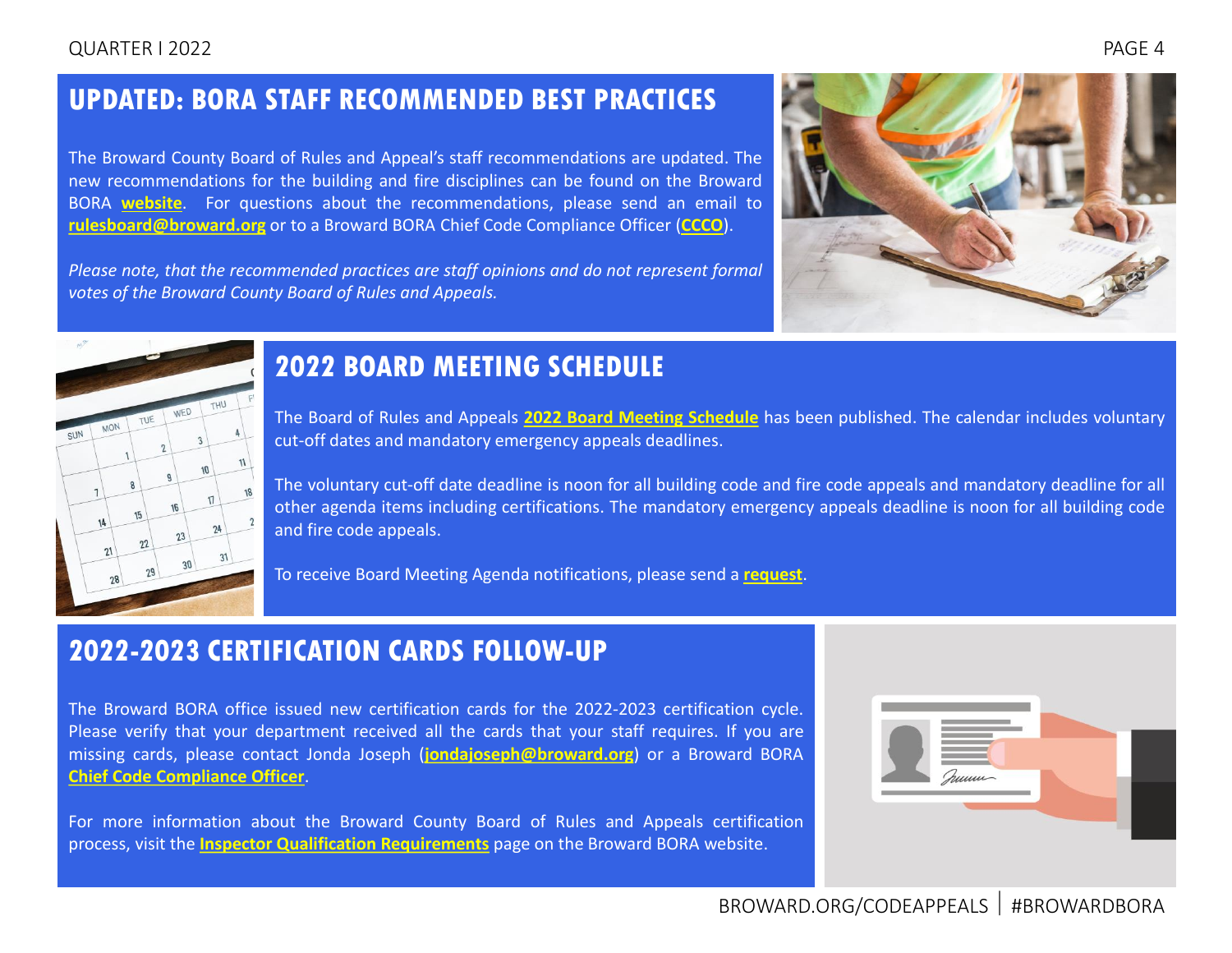#### QUARTER I 2022 PAGE 5

<span id="page-4-0"></span>

### **2022 ELECTRICAL SEMINARS CALENDAR**

There are a range of topics will be covered in the electrical seminars being held this year! These seminars will provide the opportunity to earn required continuing education units.

To see the 2022 Electrical Seminars Calendar, visit the Broward BORA **[website](https://www.broward.org/CodeAppeals/Documents/2022%20CALENDAR%20OF%20ELECTRICAL%20SEMINARS.pdf)**. For more information about the upcoming electrical seminars, please contact BORA Chief Electrical Code Compliance Officer, Kenneth Castronovo (**[kcastronovo@broward.org](mailto:kcastronovo@broward.org)**).

### **APRIL OPEN DISCUSSION MEETING WITH BROWARD BORA**

The Broward County of Rules and Appeals scheduled the next "Open Discussion with your Broward County Board of Rules and Appeals" Zoom meeting on April 20, 2022. This is an open discussion meeting for you to be able to discuss any building or fire code topic, and/or submit any written question in advance, or provide comments/ideas that may come to mind. *No votes will be taken during this meeting*.



To submit a question, comment or idea before the meeting, please send an email to **[rulesboard@broward.org](mailto:rulesboard@broward.org)**.

### **2022 BUILDING SAFETY INSPECTION PROGRAM**

The Board of Rules and Appeals will be providing the 2022 40- and 50-year lists to the building departments throughout Broward County early this year. The **Building Safety [Inspection](https://www.broward.org/CodeAppeals/Pages/SafetyInspectionProgram.aspx) Program** lists are traditionally sent out in the summer, but we are working to assist in making sure that the building departments have additional time to contact property owners this year.



### **SCHEDULE ENERGY CODE COMPLIANCE TRAINING FOR YOUR DEPARTMENT**

Broward BORA Chief Energy Code Compliance Officer, Timothy de Carion, provides training to staff members at municipal building departments centered around energy code compliance issues. The training will assist with increasing uniformity in the way that the energy code is enforced throughout Broward County. The training sessions can be held virtually or in-person.

For more information or to schedule your training session, please contact Mr. de Carion by phone at 954-765-4500 (x9853) or by email at **[tdecarion@broward.org](mailto:tdecarion@broward.org)**.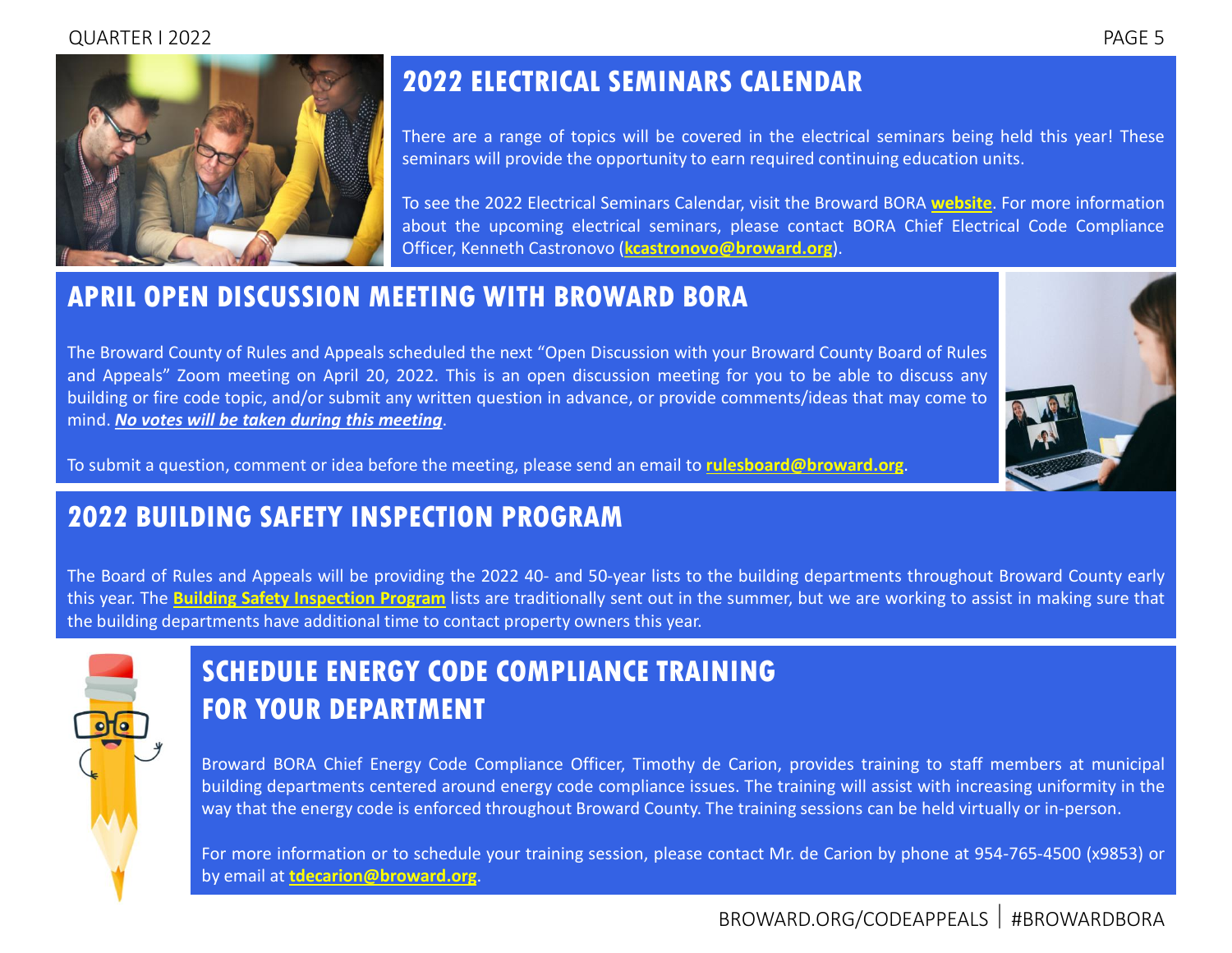### <span id="page-5-0"></span>**BROWARD COUNTY BOARD OF RULES AND APPEALS COMPLIMENTARY BOOK LOAN PROGRAM**

Don't forget about the Broward County Board of Rules and Appeals Complimentary Book Loan Program. There are books available for studying for the following state license exams:

- Building Plans Examiner
- Electrical Plans Examiner
- Mechanical Plans Examiner
- Plumbing Plans Examiner
- Building Code Administrator
- Commercial Building Inspector
- Commercial Electrical Inspector
- Commercial Mechanical Inspector
- Commercial Plumbing Inspector
- Florida Roofing Inspector

We are happy to assist you with any questions or concerns you may have regarding the Board of Rules and Appeals Book Loan Program, please contact us, at 954-765-4500 or **[rulesboard@broward.org](mailto:rulesboard@broward.org)**.

Submit your completed **[application](https://www.broward.org/CodeAppeals/Pages/educationalSeminar.aspx)**, with your City or County Building Official's signature, by email to Brianna Curry (**[bcurry@broward.org](mailto:bcurry@broward.org)**) or Maria Kong (**[mkong@broward.org](mailto:mkong@broward.org)**). Books can be picked up at our office at Government Center West (1 North University Dr., Suite 3500 B Plantation, FL 33324) between the hours of 8:00 AM to 4:15 PM, Monday through Friday.

### **2022 BROWARD COUNTY FIRE INSPECTOR EXAM DATES**

To qualify for the exam, submit the completed and signed **[application](https://www.broward.org/CodeAppeals/Pages/inspectorQualification.aspx)** and policy statement by mail to the Broward County Board of Rules and Appeals (1 N. University Drive, Suite 3500B, Plantation, FL 33324) or by email to Jonda Joseph (**[jondajoseph@broward.org](mailto:jondajoseph@broward.org)**). The Fire Inspector Exam will be offered on the following dates:

- 
- 
- **March 11, 2022 May 13, 2022 September 16, 2022 November 18, 2022**

The Broward County Board of Rules and Appeals will pay for first-time test takers to take the Broward County Fire Exam. The retakes must be paid for by the test taker. A \$60.00 fee must be paid by money order before the exam **OR** by money order/credit card on the day of the exam.